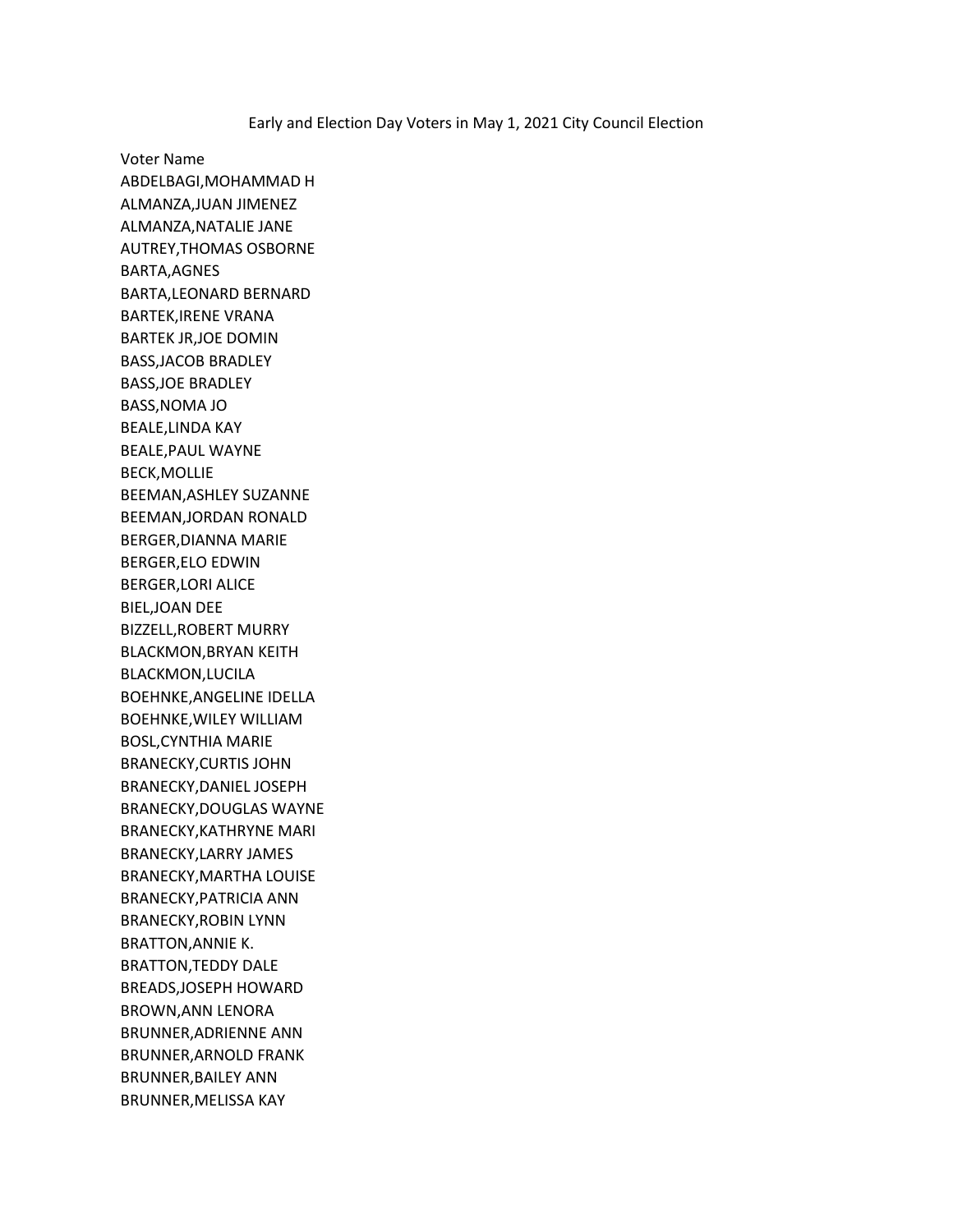BRUNS,SHAWN RAY BRUNS,SHAWNA RUTH BUJNOCH,EDWARD GENE BUJNOCH,JUDITH ANN CARRALES,JUAN JOSE CARRALES,KACI STARR CEDILLO,JOSE CEDILLO,RUBEN CERNOSEK,JANICE ELIZABETH CLARK,BEVERLY ANN COCKRELL,DONNA DAY COCKRELL,JOSEPH ALBERT COLLINS,KATHLEEN LYNETTE CORREA,REGULO HERNANDEZ COSSON,JOHN BRAD COSSON,SHARON RINEHART CUNNINGHAM,PAMELA HASSEL CUNNINGHAM,ROBERT C DEMEL,CAITLIN ELIZABETH DERRICKS,CLYDE ROBERT DERRICKS,VALERIE DYNIS,DALE NICK DYNIS,SARAH LUCILE ESTRADA,ALVERA ESTRADA,BEATRICE ESTRADA,MACARIO RODRIGUEZ EVANS,LAURA ANN EVERSOLE,HAROLD MARK EVERSOLE,JOANYE HENDERSON FAREK,ALEX HOLDEN FAREK,KARINA LEEANN FIKE,ALAN JAMES FLORES,ELIAS RODRIGUEZ FLORES,MARIBEL FLORUS,DONALD STANLEY FLORUS,GLORIA ARLENE FREYTAG,LORETTA MAE FUHRMAN,JOE SCOTT GARCIA,ISABEL ALVARADO GEESAMAN,DENNIS EUGENE GEESAMAN,KATHRYN LECOMPTE GEORGE,CODY RAY GONZALES,ERNESTO ESTRADA GORDON,DEMETRIUS ANN GRIFALDO,MARGARITO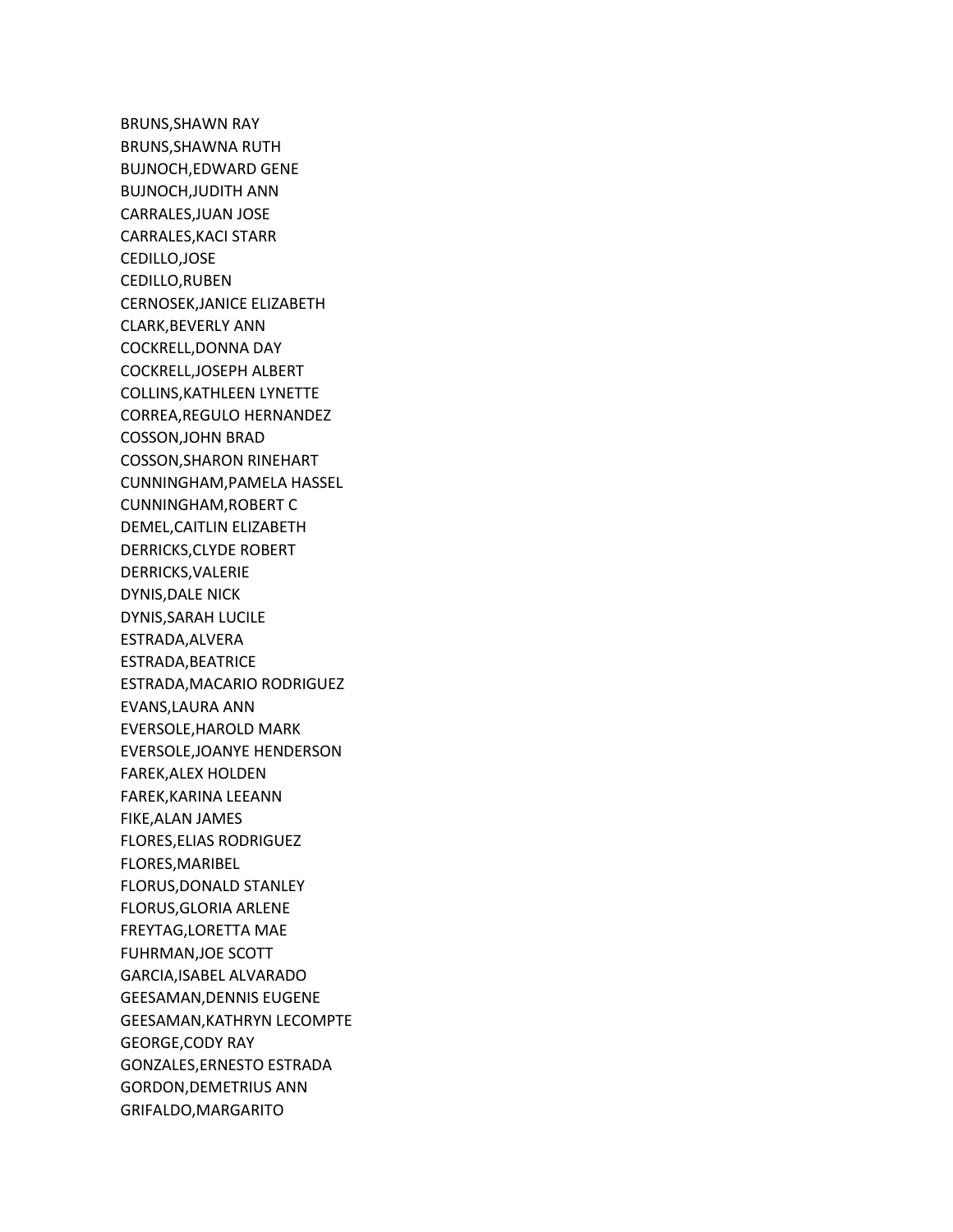GRIFALDO,PAULINE GUTHRIE,JACKIE WELCH HAIRGROVE,ANNE HAIRGROVE,JEFF MARSHALL HENGST,DON OLIVER HENGST,SANDRA WANJA HERNANDEZ,ARTHUR HERNANDEZ,ROSIE LINDA HOFFMAN,DAVID JAMES HOLLON,JAMES THOMAS HOLLON,MICHELLE ANN HOOVER,GARY EUGENE HULSEY,BILLIE RUTH HULSEY,EDDIE MORCE ISOM,JEFFREY MELVIN IVEY,SUSAN GAYLE KADLUB,JOANETTE GAIL KADLUB,KARL GREGORY KAINER,KINDRA NICOLE KALINEC,AUGUST JAMES KIPP,JEAN CAROLE KIPP,PHILIP HENRY KIRTLEY,JUSTIN JAY KIRTLEY,LISA MCCOY KLOZIK,BRUCE ALLEN KOCIAN,ALLEN MARK KOLB,LEISHA HOLLON KOLB,TROY LEE KONCABA,EDWIN ANTON KONCABA,ROSIE ANN KRENEK,DIANE CHARLOTTE KUBESCH,JOEL CHRISTIAN KUBESCH,KAYWIN DENE LAHODNY,JANICE GAY LANEY,TAYLOR LAUREN LEMINGS,LYNN SMITH LEV,DAVID JOSEPH LEV,JOE THOMAS LIGHTEARD,REGINA WILLIAMS LLANES,JALISA LESHAY LLANES,KEITH JOEL LUCAS,KATHRYN MATTOX LUCAS,RANDALL MORTON MACH,DOUGLAS GENE MACH,GLENDA GAY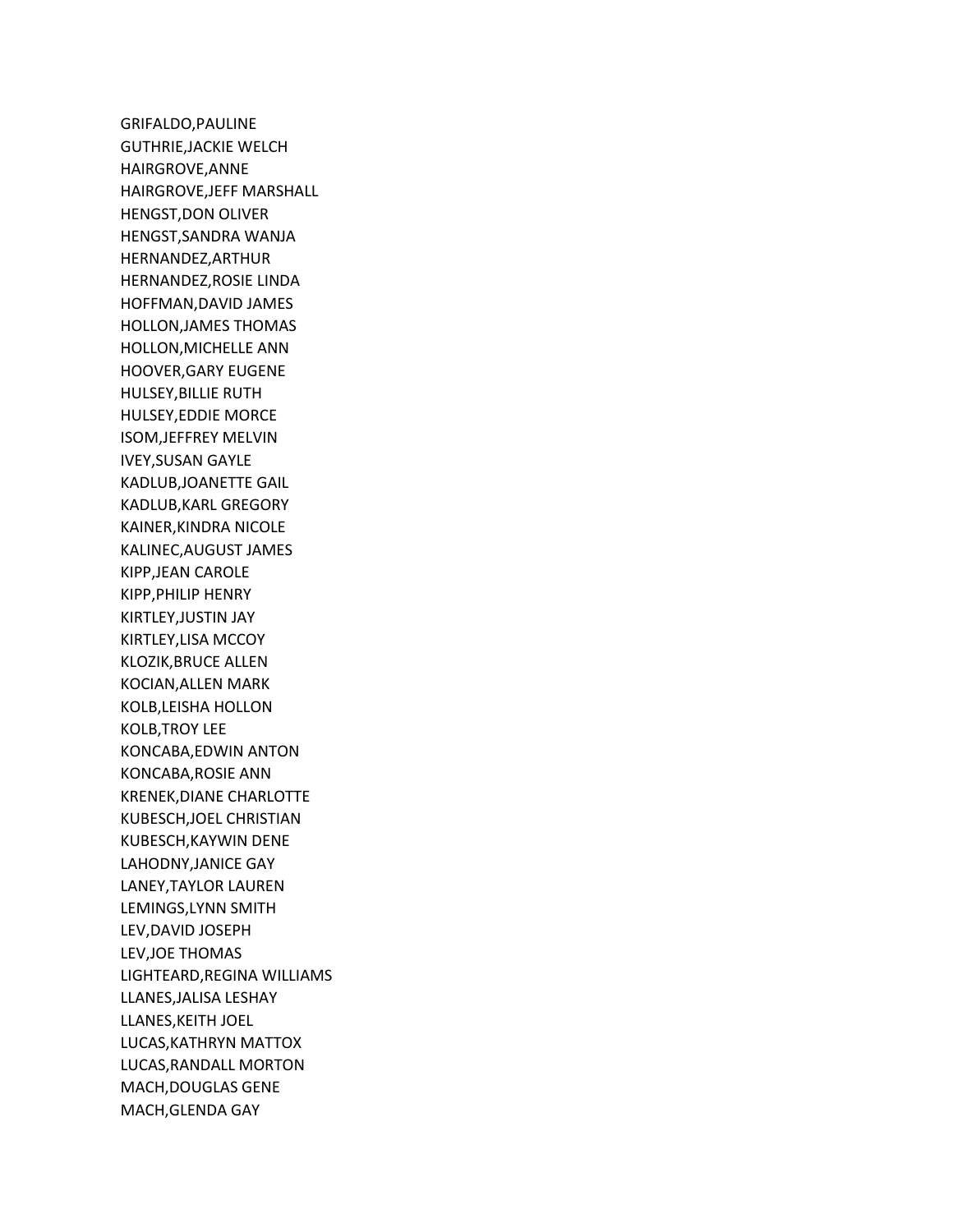MAEKER,ARIANE BARNES MAEKER,DONALD EUGENE MANN,HERBERT RAY MANZANO,CHRISTINA MOLINA MANZANO,JOSE ALFONSO MASEK,CHRIS LEE MASEK,TINA LAVELLE MEDINA,AMPARO ESTRADA MEDINA,LEANN TAYLOR MICA,EVELYN CARROL MICA,MARCIA SUE MICA,STUART CARROL MICA,WILLIAM TODD MIGL,MARK ALLEN MIKULENKA,KELLAN BLAIR MIKULENKA,ZACHARY JAMES MILSON,BRYAN JAMES MILSON,KAREN ANN MORRILL,DEBORAH JEAN MORRILL,STEVEN LEE MUGUIRA,ELIZABETH CHERRY MURAS,JEFFERY CHARLES MURAS,PERRY ALLEN NEWMAN,MARY NOVAK NIKEL,CAROLYN LYNN NOVAK,JAMES EDWARD NOVAK,LAVINIA KAY NOVAK,SHEILA DENISE PALOMERA,ROBERTO PATEL,MAGANBHAI PARBHUBHAI PATTON,MICHAEL LYNN PAVLAS,JACK ELLIOTT PAVLAS,REBECCA A PAVLICA,DONALD GREGORY PONDER,BEVERLY ANN PRICE,MARY EDNA PRITCHARD,EVELYN FAY PRITCHARD,NORMA ADRIANA PRITCHARD,SAMUEL MARK PRYOR,MARY-ANN PUSTEJOVSKY,ANNIE MARIE PUSTEJOVSKY JR,FRED FRANKLIN REDDOCK,ANDY DWAYNE REDDOCK,JAMIE LYNN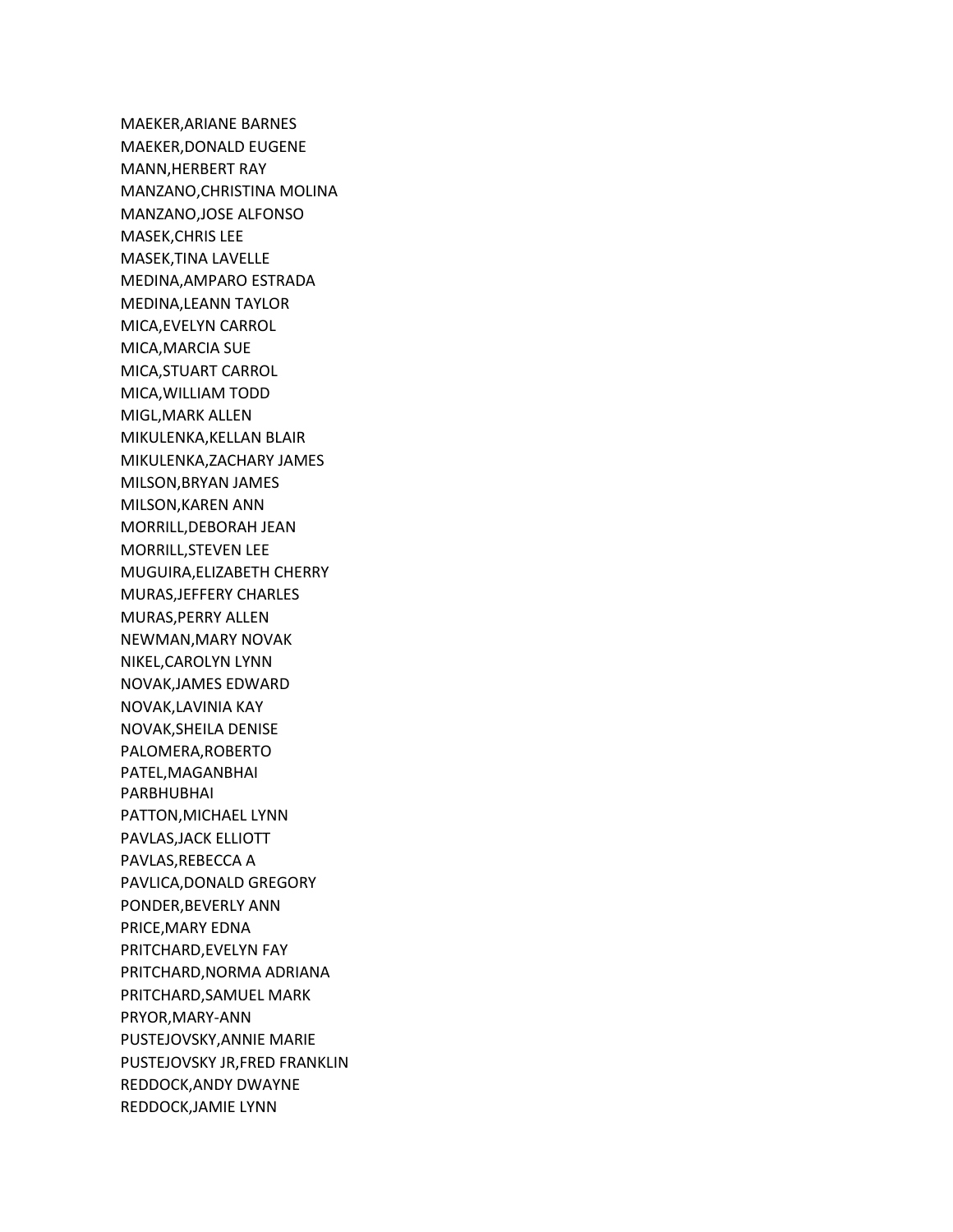RICHTER,ANGELINE FRANCES RICHTER,BARBARA JEAN RICHTER,WILLIAM LEE ROGERS,BARBARA JANE ROWELL,DEBRA LARRISSA ROWELL,TIMOTHY PATRICK SANCHEZ CORREA,MARY SEARS,VIRGINIA LYNN SITER,HARRY LEONARD SMITH,PHILIP RYAN SMITH,SHELBY LYNNE SOTELLO,OLIVIA OLMOS STAVINOHA,DEAN CURTIS STAVINOHA,JYL MARIE STEINHAUSER,CATHERINE V STEINHAUSER,JEFF REX STEINHAUSER,MICHAEL RAY STEINHAUSER,STEPHANIE DIANNE STEWART,PAULA RIETZ STOLARSKI,PAMELA G STOLARSKI,RICHARD MICHAEL STRYK,KAYLYN EMILY STRYK,RODNEY JOSEPH SVATEK,BERNARD A SVATEK,MARGARET SYRINEK JR,RUDOLPH TALPUR,IMRAN HUSSAIN TAUCH,MARTHA PELECH TAYLOR,CARL GENE TAYLOR,SUE ANN TERRELL,MALINDA SUE TORRES,DEWAYNE TREJO,ALEXIS MARIE TREJO,ELISA RAQUEL TREJO,FRANCISCO MOCTEZUMA TREJO,JOVITA TREJO,LEONARDO M TREJO,NICKIETA MARIE TUPA,CAROL LYNN TUPA,FRANKIE JOHN VELASQUEZ,ROSA MARTINEZ VILLARREAL,JESSE RENE VILLARREAL,VIVIAN JEANNE VINKLAREK,BRANDON LEE